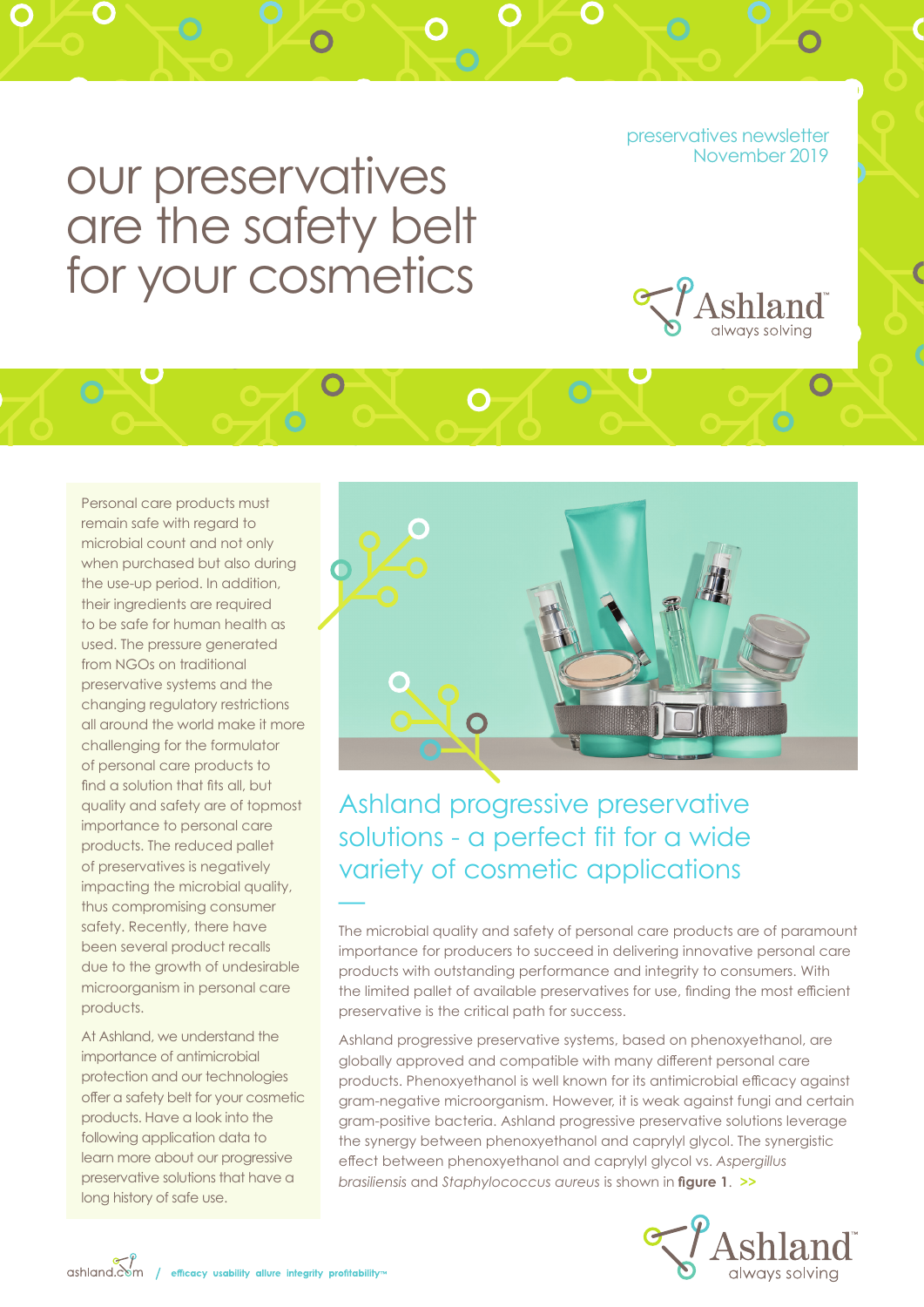Compared to an additive effect where the efficacy expected is roughly equal to the combined efficacy of each substance on their own, the synergistic effect shows that less phenoxyethanol is needed to achieve antimicrobial efficacy. Reducing the concentration of ingredients can also reduce the likelihood of skin irritation for the end user.





The advantages of Ashland progressive preservative systems based on phenoxyethanol and caprylyl glycol are shown through preservative efficacy challenge tests in different representative products, a non-ionic emulsion, a sunscreen and in baby wipes. The efficacy was compared to that of phenoxyethanol: ethylhexylglycerin (90:10). The various preservative solutions tested are shown in **table 1**.

#### **table 1: preservative solutions tested**

| trade names                                     | <b>INCI name</b>                                 | <b>benefits</b>                                                                                                     | typical use<br>levels | pH<br>range | max temp                      | form   |
|-------------------------------------------------|--------------------------------------------------|---------------------------------------------------------------------------------------------------------------------|-----------------------|-------------|-------------------------------|--------|
| Optiphen™                                       | phenoxyethanol<br>caprylyl glycol                | o global benchmark formulation<br>o broad spectrum activity<br>including wipes<br>o focus on emulsions and leave-on | $0.75 - 1.5\%$        | $4 - 8$     | below 80 °C                   | liquid |
| Optiphen <sup>™</sup> 200                       | phenoxyethanol<br>caprylyl glycol                | o leave-on and rinse-off focus<br>o broad spectrum activity<br>including wipes                                      | $0.75 - 1.3\%$        | $4 - 8$     | below 80 °C                   | liquid |
| <b>Optiphen<sup>™</sup> Plus</b>                | phenoxyethanol<br>caprylyl glycol<br>sorbic acid | o enhanced efficacy in slightly<br>acidic products<br>o benchmark product                                           | $0.75 - 1.5\%$        |             | up to 6 below 80 $^{\circ}$ C | liquid |
| Phenoxyethanol /<br>Ethylhexylglycerin<br>90:10 | phenoxyethanol<br>ethylhexylglycerin             | o broad spectrum activity<br>including wipes<br>o rinse-off and leave-on applications                               | $0.75 - 1.1\%$        | $4 - 8$     | below 80 °C                   | liquid |

#### 1. non-ionic emulsion, pH 6.0 described in **table 2**.

#### **table 2: non-ionic emulsion**

| ingredients                     | <b>INCI name</b>                    | $%$ W/W | supplier  |  |  |  |  |  |  |  |
|---------------------------------|-------------------------------------|---------|-----------|--|--|--|--|--|--|--|
| phase A                         |                                     |         |           |  |  |  |  |  |  |  |
| deionised water                 | water                               | 79.40   |           |  |  |  |  |  |  |  |
| Carbopol <sup>™</sup> Ultrez 10 | carbomer                            | 0.20    | Lubrizol  |  |  |  |  |  |  |  |
| phase B                         |                                     |         |           |  |  |  |  |  |  |  |
| Ceraphyl <sup>™</sup> 368       | ethylhexyl palmitate                | 5.00    | Ashland   |  |  |  |  |  |  |  |
| Emulgade <sup>™</sup> 1000 NI   | cetearyl alcohol (and) ceteareth-20 | 2.00    | Cognis    |  |  |  |  |  |  |  |
| Cerasynt <sup>™</sup> 945       | glyceryl stearate (and) laureth-23  | 2.50    | Ashland   |  |  |  |  |  |  |  |
| carnation white                 | mineral oil                         | 5.00    | Sonneborn |  |  |  |  |  |  |  |
|                                 | phase C                             |         |           |  |  |  |  |  |  |  |
| triethanolamine 50% ag          | triethanolamine                     | 0.40    | Hedinger  |  |  |  |  |  |  |  |
|                                 | phase D                             |         |           |  |  |  |  |  |  |  |
| Polypro 15000                   | hydrolyzed collagen                 | 0.50    | PB-Leiner |  |  |  |  |  |  |  |
| deionised water                 | water                               | 5.00    |           |  |  |  |  |  |  |  |

#### **procedure:**

- 1. Heat phase A to 75°C for 45 Min.
- 2. Heat phase B to 75°C.
- 3. Add phase B to phase A, homogenize with Turrax.
- 4. Add phase C, homogenize with Turrax, cooling down to 35°C.
- 5. Add phase D at 35°C to the mixture, homogenize with Turrax.

white shiny cream

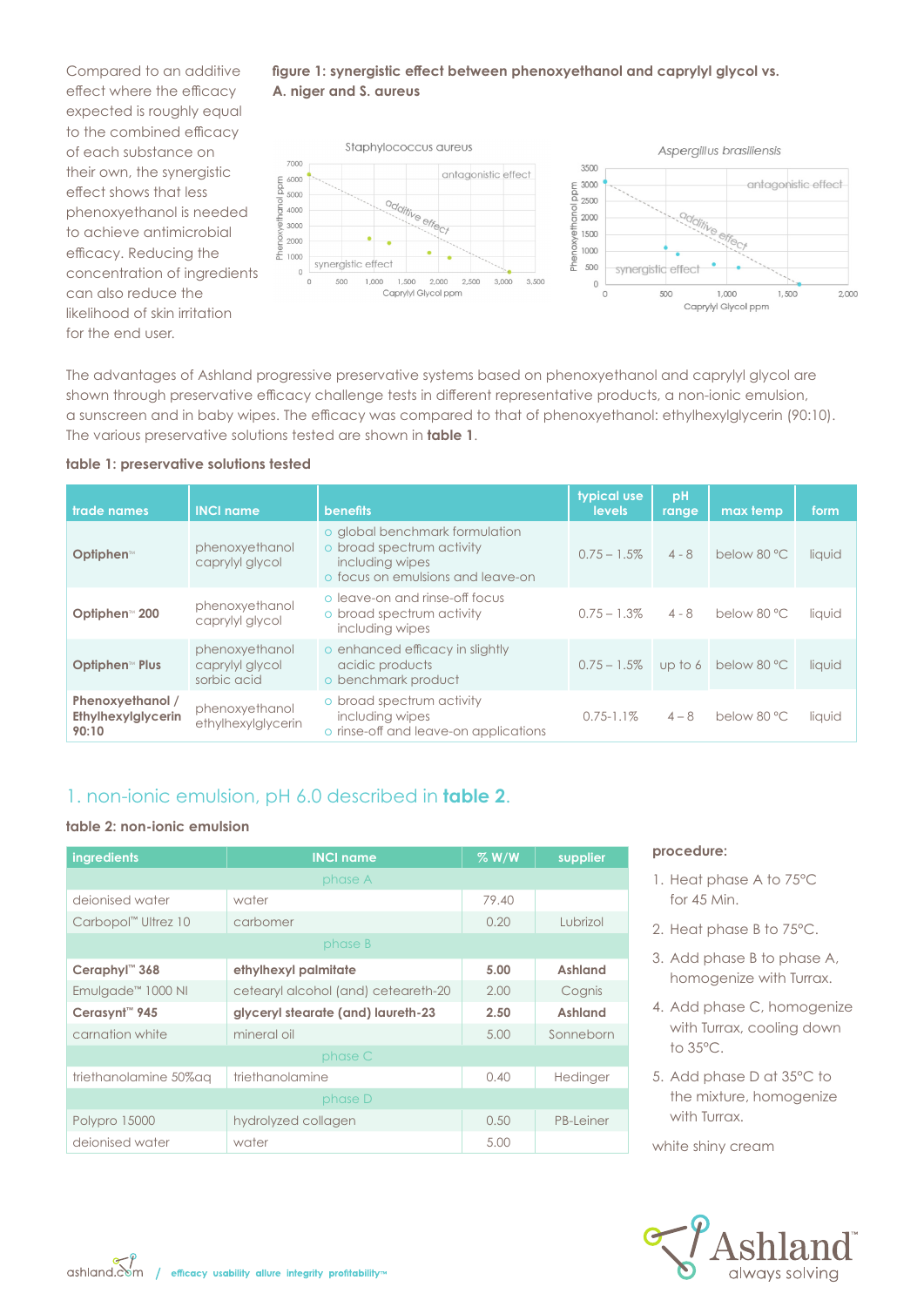Briefly, the preservative efficacy data was generated following a double repetitive inoculation test. The samples were inoculated with a bacterial pool containing *S. aureus*, *E. coli*, *P. aeruginosa*  and *B. cepacia*, and a fungal pool consisting of *A. brasiliensis* and *C. albicans*. The inoculums were added at the beginning of the experiment (time=0) and after 21 days. Growth of the microorganism at different time intervals was recorded.

As shown in **figure 2**, the addition of 1% of Optiphen<sup>®</sup> Plus shows a significant advantage vs. a 1% of blend containing phenoxyethanol and ethylhexylglycerin. No growth was detected in the product preserved with Optiphen<sup>M</sup>, while the product containing the phenoxyethanol: ethylhexylglycerin blend was not effective against mold and had a slower kill rate vs. bacterial. The unpreserved control was susceptible to microbial growth.

#### **figure 2: preservative efficacy testing in a non-ionic emulsion**



#### non-ionic emulsion (pH 6.0)

### 2. sunscreen formulation, pH 6.2 described in **table 3**.

| ingredients                      | <b>INCI name</b>                               | $%$ W/W | supplier       |
|----------------------------------|------------------------------------------------|---------|----------------|
|                                  | phase A                                        |         |                |
| <b>Si-TEC DMC 3071</b>           | cetyl PEG/PPG-15/15 butyl ether<br>dimethicone | 2.0     | Ashland        |
| Carnation light #70              | mineral oil                                    | 3.0     | Witco          |
| Ceraphil <sup>™</sup> 368        | ethylhexyl palmitate                           | 1.0     | Ashland        |
| Escalol <sup>"</sup> 587         | ethylhexyl salicylate                          | 5.0     | <b>Ashland</b> |
| Castor wax                       | hydrogenated castor oil                        | 0.5     | Frank B. Ross  |
| Refined Yellow<br>Beeswax prills | beeswax                                        | 0.5     | Frank B. Ross  |
| Escalol <sup>"</sup> 557         | ethylhexyl methoxycinnamate                    | 7.5     | <b>Ashland</b> |
| Performalene 400<br>polyethylene | polyethylene                                   | 1.0     | New Phase      |
| Arlacel P135                     | PEG-30 dipolyhydroxystearate                   | 2.0     | Unigema        |
|                                  | phase B                                        |         |                |
| SI-TEC CM 040                    | cyclopentasiloxane                             | 5.0     | Ashland        |
| SI-TEC DM 350                    | dimethicone                                    | 5.0     | <b>Ashland</b> |
|                                  | phase C                                        |         |                |
|                                  | preservative                                   | 1.0     |                |
|                                  | phase D                                        |         |                |
|                                  | sodium chloride                                | 0.6     |                |
|                                  | deionized water                                | Q.S.100 |                |

**table 3: water in silicone sunscreen, SPF 10** 

- 1. Combine ingredients in phase A. mix and heat to 90 °C until uniform. cool back to 70°C.
- 2. At 70 °C add phase B to phase A. mix and cool to 50 °C.
- 3. Combine ingredients in phase D. mix and heat to 55°C.
- 4. With fast agitation, combine phase D to phases A&B. the incorporation should take at least 10 min.
- 5. Mix and cool to 35-40 °C, homogenize phase C into batch when uniform.

viscosity 21.200 cps



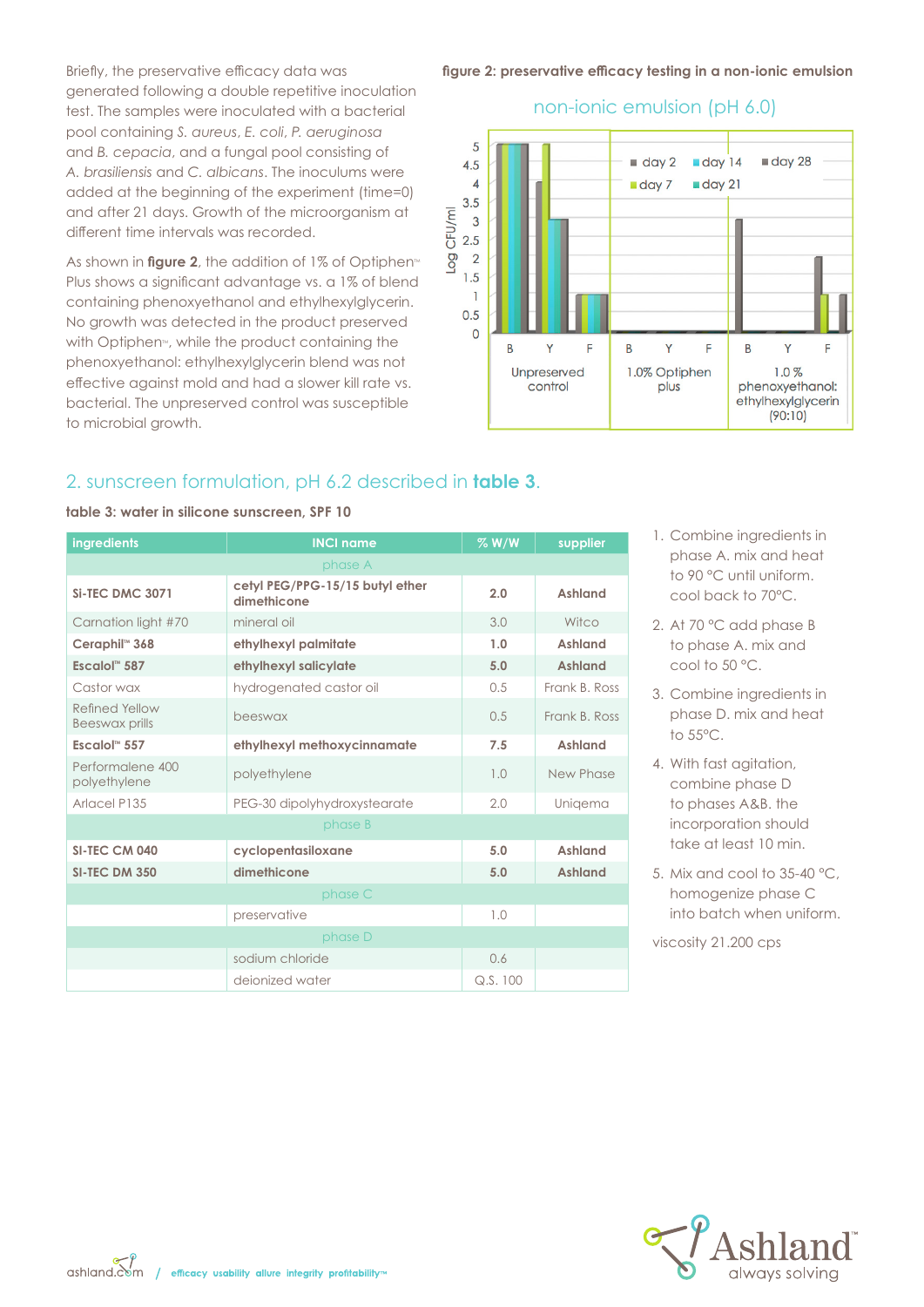The preservative efficacy data was generated as described for the non-ionic emulsion except that each microorganism was inoculated individually. As shown in **figure 3**, the addition of  $1\%$  Optiphen<sup> $M$ </sup> had faster kill rate than the addition of the phenoxyethanol: ethylhexylglycerin blend.

**figure 3: preservative efficacy testing in a water in silicone sunscreen** 

#### water in silicone sunscreen



#### 3. baby wipe (cellulosic non-woven), pH 5.5

The samples were inoculated with a mixed microbial suspension (*S. aureus*, *E. coli*, *P. aeruginosa*, *P. expansum*, *T. viride*, *A. brasiliensis* and *C. albicans*), put into plastic bags and then closed tightly by melting the open end of the bags together. After 7, 14 and 21 days the microbial count was determined.

As shown in **figure 4**, the addition of 1.1% Optiphen<sup>®</sup> 200 resulted in no microbial recoveries throughout the different time intervals. The same level of a combination of phenxyethanol: ethylhexhylglycerin resulted in a lower kill rate. The unpreserved control supported microbial growth.





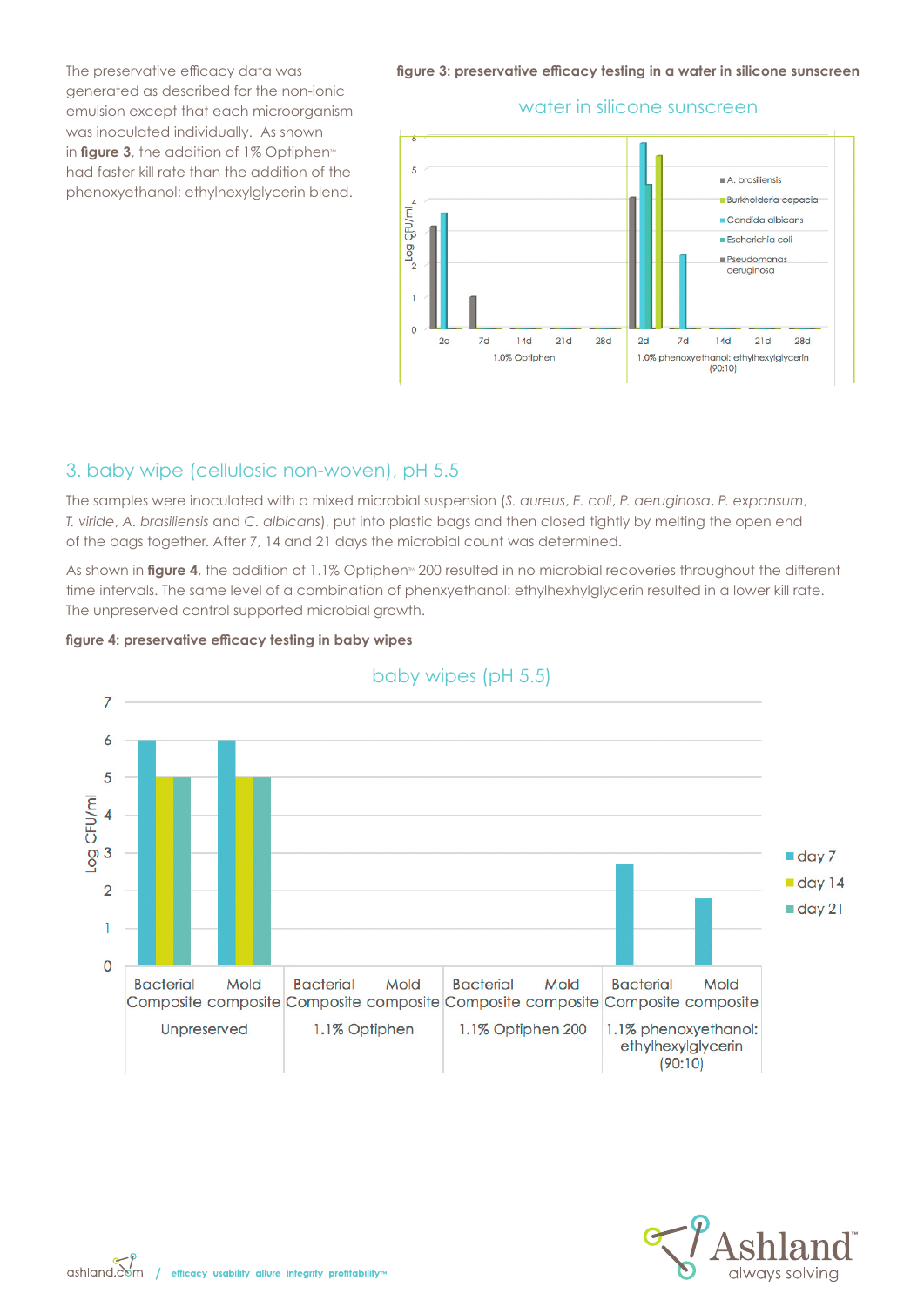In addition to the efficacy advantages highlighted above, sensory self-evaluation tests conducted on one time use facial masks (pH 6.0) containing either  $0.25\%$  Optiphen $\text{M}$  200 vs. 0.25% of the combination phenoxyethanol: ethylhexylglycerin showed that,

the addition of the Optiphen $M$  200 resulted in lower stinging sensation in the panelists. The tests were conducted with Asian panelist and the protocol described below in **figure 5**.

|  |  |  |  | figure 5: sensory tests with water facial masks for one-time 15-minute use (pH 6.0) |  |  |  |
|--|--|--|--|-------------------------------------------------------------------------------------|--|--|--|
|  |  |  |  |                                                                                     |  |  |  |

| sample                                            | stinging  | burning  |
|---------------------------------------------------|-----------|----------|
| 0.25% Optiphen™ 200                               | person    | 0 person |
| 0.25% phenoxyethanol:<br>ethylhexylglycerin 90:10 | 4 persons | 0 person |

#### **testing protocol:**

- 1. Balancing: panelists were relaxed in the clinical lab 30 min. after receiving a face cleaning.
- 2. Application: the different preservatives were applied using a non-woven fabric water facial mask in half of the face at the same time. A blind test was conducted. One half received one treatment, the other half the second treatment.
- 3. Recording: stinging/burning was recorded as 0 (none); 1 (feel stinging/burning). Facial mask was worn for 15 minutes and panelists conducted the self-evaluation while wearing the mask.

**In summary, these test results demonstrate** that the various Ashland preservative solutions based on phenoxyethanol with caprylyl glycol offer better efficacy performance when compared to a blend containing phenoxyethanol: ethylhexylglycerin in terms of better overall protection, faster kill rate and potential skin comfort feel.

4. Volunteers: 5 persons, Asian skin.

### what is the trend "top 10" in preservatives?

When looking into launch trends provided by Mintel data research, it can be clearly stated that there is a continuing strong trend to use alcohol-based preservation such as benzyl alcohol or phenoxyethanol. Both ingredients show a strong and stable growth in skin care and hair care applications and are within the "Top 10". Below tables provide the global innovation

trends for the last 5 years and additional views for North America and Europe. The tables show the number of launches per ingredient and year and the total number of launches during the years 2014 to 2018. On the right side, the tables provide the growth rate shown as % range.

| ingredient                   | 2014   | 2015   | 2016   | 2017   | 2018   | total sample | % change: P5Y |         |
|------------------------------|--------|--------|--------|--------|--------|--------------|---------------|---------|
| phenoxyethanol               | 12,110 | 13,847 | 16,659 | 16,402 | 18,467 | 77,485       |               | 52%     |
| methylparaben                | 5,070  | 5,913  | 6,577  | 5,575  | 5,322  | 28,457       |               | 5%      |
| sodium benzoate (non-food)   | 3,383  | 4,022  | 4,832  | 5,148  | 6,527  | 23,912       |               | 93%     |
| potassium sorbate (non-food) | 3,194  | 3,681  | 4,531  | 4,756  | 5,896  | 22,058       |               | 85%     |
| benzyl alcohol (non-food)    | 3.125  | 3,625  | 4,233  | 4,409  | 5,019  | 20.411       |               | 61%     |
| propylparaben                | 3,273  | 3,526  | 3,793  | 3,327  | 3,018  | 16,937       |               | $-8\%$  |
| chlorphenesin                | 1,775  | 2,001  | 2,315  | 2,329  | 2,530  | 10,950       |               | 43%     |
| methylisothiazolinone        | 2,273  | 2,239  | 2,286  | 1,563  | 1,248  | 9,609        |               | $-45%$  |
| ethylparaben                 | 1,433  | 1,555  | 1.579  | 1,330  | 1,148  | 7.045        |               | $-20\%$ |
| salicylic acid               | 1,068  | 1,175  | 1,418  | 1,448  | 1,742  | 6,851        |               | 63%     |

#### **figure 6: top 10 preservatives used in new launched global skin care products**

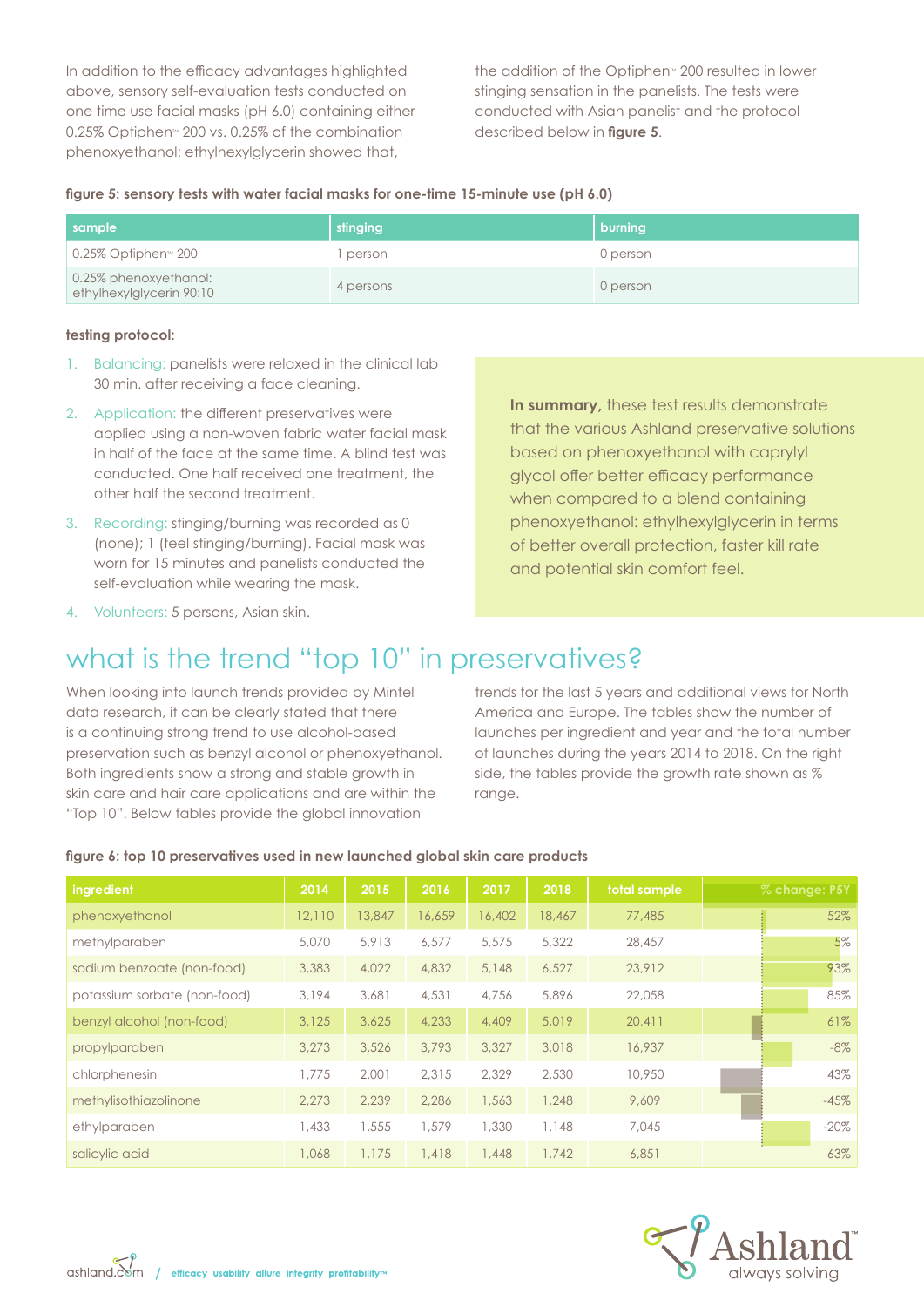#### **figure 7: top 10 preservatives used in new launched skin care products – North America**

| <b>ingredient</b>            | 2014  | 2015  | 2016  | 2017  | 2018  | total sample | % change: P5Y |
|------------------------------|-------|-------|-------|-------|-------|--------------|---------------|
| phenoxyethanol               | 1,763 | 1.647 | 1,918 | 1,753 | 2.179 | 9,260        | 24%           |
| potassium sorbate (non-food) | 516   | 487   | 664   | 555   | 786   | 3,008        | 52%           |
| sodium benzoate (non-food)   | 462   | 461   | 640   | 567   | 812   | 2.942        | 76%           |
| benzyl alcohol (non-food)    | 451   | 427   | 469   | 424   | 618   | 2,389        | 37%           |
| methylparaben                | 570   | 473   | 420   | 403   | 400   | 2.266        | $-30\%$       |
| chlorphenesin                | 293   | 327   | 327   | 328   | 334   | 1,609        | 14%           |
| propylparaben                | 402   | 329   | 256   | 268   | 269   | 1,524        | $-33\%$       |
| salicylic acid               | 186   | 176   | 215   | 189   | 275   | 1,041        | 48%           |
| diazolidinyl urea (non-food) | 226   | 202   | 142   | 182   | 174   | 926          | $-23\%$       |
| sorbic acid (non-food)       | 148   | 146   | 185   | 138   | 176   | 793          | 19%           |

#### **figure 8: top 10 preservatives used in new launched skin care products – Europe**

| ingredient                   | 2014  | 2015  | 2016  | 2017  | 2018  | total sample | % change: P5Y |
|------------------------------|-------|-------|-------|-------|-------|--------------|---------------|
| phenoxyethanol               | 5.976 | 6,706 | 7,161 | 7.042 | 7,737 | 34,622       | 29%           |
| sodium benzoate (non-food)   | 2.253 | 2,609 | 2,851 | 3,055 | 3,775 | 14,543       | 68%           |
| potassium sorbate (non-food) | 2,103 | 2,420 | 2,718 | 2,884 | 3,499 | 13,624       | 66%           |
| benzyl alcohol (non-food)    | 1,906 | 2,280 | 2,590 | 2,663 | 2,900 | 12,339       | 52%           |
| methylparaben                | 1.429 | 1,644 | 1,664 | 1,275 | 1,096 | 7,108        | $-23\%$       |
| chlorphenesin                | 994   | 1,006 | 976   | 956   | 1,049 | 4,981        | $6\%$         |
| dehydroacetic acid           | 793   | 846   | 897   | 977   | 1,151 | 4,664        | 45%           |
| benzoic acid (non-food)      | 555   | 699   | 821   | 833   | 832   | 3,740        | 50%           |
| propylparaben                | 848   | 845   | 771   | 704   | 513   | 3,681        | $-40\%$       |
| sorbic acid (non-food)       | 544   | 693   | 738   | 654   | 698   | 3,327        | 28%           |

#### **figure 9: top 10 preservatives used in new launched global hair care products**

| ingredient                   | 2014  | 2015  | 2016  | 2017  | 2018  | total sample | % change: P5Y |
|------------------------------|-------|-------|-------|-------|-------|--------------|---------------|
| methylisothiazolinone        | 4.668 | 5,104 | 6,018 | 5,866 | 5.692 | 27,258       | 22%           |
| phenoxyethanol               | 3,395 | 4,019 | 5,786 | 6,239 | 7.189 | 26,628       | 112%          |
| sodium benzoate (non-food)   | 3,051 | 3,822 | 4,840 | 5,945 | 6,748 | 24,406       | 121%          |
| methylchloroisothiazolinone  | 4,036 | 4,330 | 5,239 | 5,296 | 5,234 | 24,135       | 30%           |
| cetrimonium chloride         | 2,630 | 3,249 | 4,490 | 4,570 | 4,874 | 19,813       | 85%           |
| benzyl alcohol (non-food)    | 2,596 | 3,056 | 3,993 | 4,417 | 4,501 | 18,563       | 73%           |
| behentrimonium chloride      | 1,955 | 2,265 | 3,097 | 3,428 | 3,560 | 14,305       | 82%           |
| potassium sorbate (non-food) | 1.277 | 1,606 | 2,151 | 2,637 | 3,216 | 10,887       | 152%          |
| methylparaben                | 1,704 | 1,725 | 2,042 | 2,039 | 1,901 | 9.411        | 12%           |
| DMDM hydantoin               | 1,427 | 1,719 | 2,126 | 1,953 | 1,898 | 9.123        | 33%           |



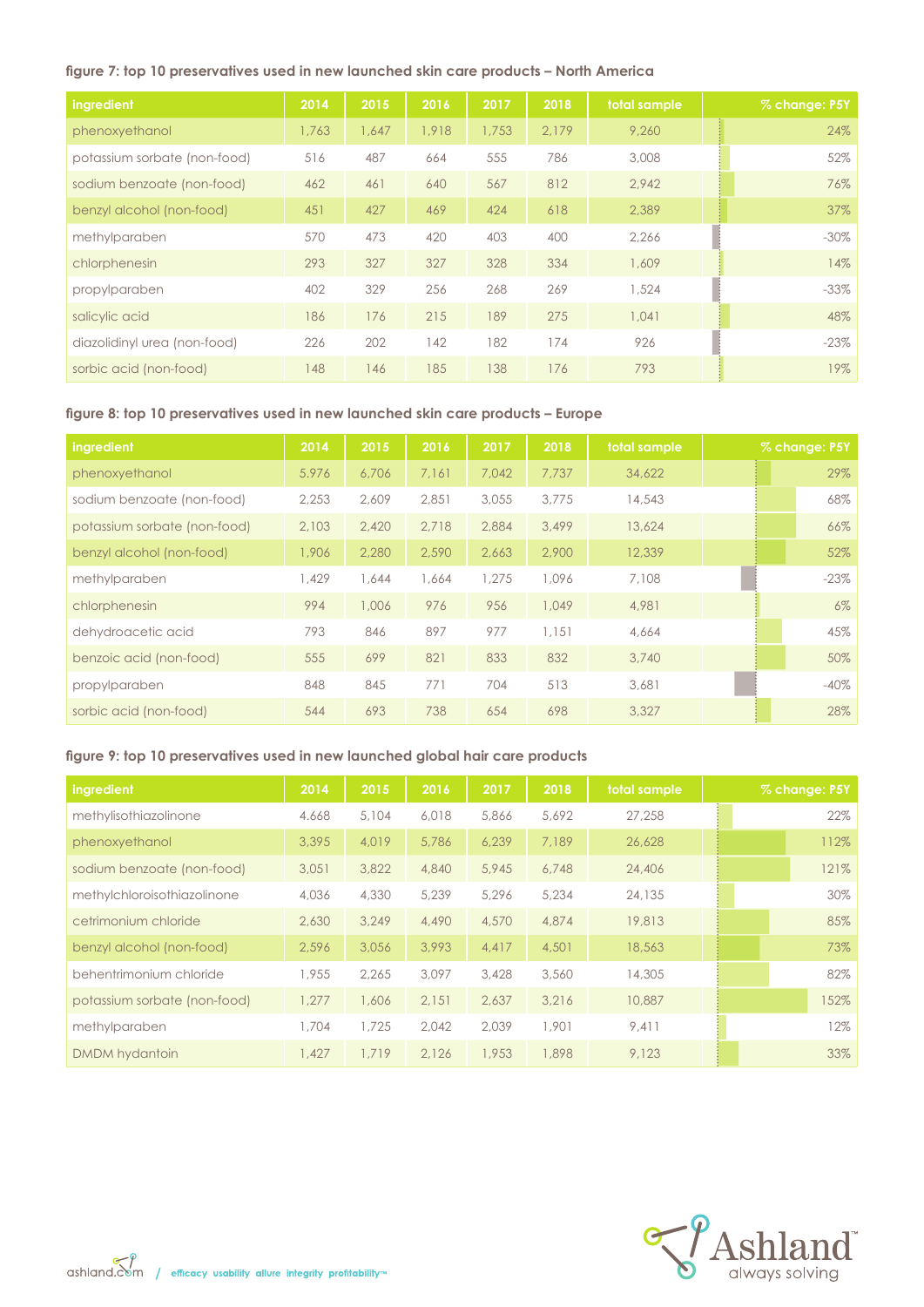#### **figure 10: top 10 preservatives used in new launched hair care products – North America**

| ingredient                   | 2014 | 2015 | 2016 | 2017 | 2018 | total sample | % change: P5Y |
|------------------------------|------|------|------|------|------|--------------|---------------|
| phenoxyethanol               | 396  | 316  | 635  | 837  | 769  | 2.953        | 94%           |
| methylisothiazolinone        | 501  | 334  | 476  | 484  | 448  | 2.243        | $-11%$        |
| sodium benzoate (non-food)   | 320  | 234  | 390  | 572  | 572  | 2,088        | 79%           |
| methylchloroisothiazolinone  | 414  | 282  | 409  | 443  | 417  | 1.965        | $1\%$         |
| benzyl alcohol (non-food)    | 287  | 254  | 422  | 447  | 417  | 1,827        | 45%           |
| behentrimonium chloride      | 260  | 208  | 409  | 479  | 425  | 1,781        | 63%           |
| cetrimonium chloride         | 230  | 210  | 402  | 470  | 427  | 1,739        | 86%           |
| potassium sorbate (non-food) | 165  | 106  | 257  | 359  | 363  | 1,250        | 120%          |
| DMDM hydantoin               | 167  | 62   | 211  | 212  | 182  | 934          | 9%            |
| iodopropynyl butylcarbamate  | 112  | 105  | 112  | 159  | 112  | 600          | 0%            |

#### **figure 11: top 10 preservatives used in new launched hair care products – Europe**

| <b>ingredient</b>            | 2014  | 2015  | 2016  | 2017  | 2018  | total sample | % change: P5Y |        |
|------------------------------|-------|-------|-------|-------|-------|--------------|---------------|--------|
| sodium benzoate (non-food)   | 1.613 | 2,062 | 2,514 | 3,053 | 3,524 | 12.766       |               | 118%   |
| phenoxyethanol               | 1.717 | 1.914 | 2.554 | 2.670 | 3,210 | 12,065       |               | 87%    |
| benzyl alcohol (non-food)    | .347  | 1,685 | 2,130 | 2,403 | 2,513 | 10,078       |               | 87%    |
| cetrimonium chloride         | 1,040 | 1,318 | 1,618 | 1,640 | 1,832 | 7,448        |               | 76%    |
| methylisothiazolinone        | 1,329 | 1,495 | 1,377 | 1.284 | 1,166 | 6.651        |               | $-12%$ |
| potassium sorbate (non-food) | 831   | 1,054 | 1.241 | 1,501 | 1.924 | 6.551        |               | 132%   |
| methylchloroisothiazolinone  | .057  | 1,303 | 1.176 | 1,176 | 1,120 | 5,832        |               | 6%     |
| behentrimonium chloride      | 798   | 930   | 1,161 | 1,266 | 1,426 | 5,581        |               | 79%    |
| methylparaben                | 559   | 521   | 567   | 539   | 568   | 2.754        |               | $2\%$  |
| benzoic acid (non-food)      | 295   | 401   | 594   | 629   | 670   | 2,589        |               | 127%   |

### Phenoxyethanol – another approved preservative under pressure – what are the facts?

Phenoxyethanol is often described by suppliers and formulators alike as a 'globally approved' workhorse preservative with a good safety profile. Under the European Cosmetics Regulation ((EC) N° 1223/2009), it is allowed as a preservative in all cosmetic product categories up to a maximum concentration level of 1%.

In 2012, the French Authority (ANSM- Agence nationale de sécurité du médicament et des produits de santé) issued a recommendation that phenoxyethanol should not be used in cosmetic products intended for the diaper area and that its use should be lowered to a concentration of 0.4% in other cosmetic product types for children under the age of three years.

Following this ANSM Recommendation, the European Commission mandated its Scientific Committee on Consumer Safety (SCCS) to review and advise on the safety of the ingredient and in 2016, the SCCS re-confirmed in its finalized Opinion that **phenoxyethanol is safe at existing use concentrations up to 1%, including in products for children.** https://ec.europa.eu/health/scientific\_ committees/consumer\_safety/docs/sccs\_o\_195.pdf

Despite the SCCS Opinion, the French Authorities issued a further 2018 report on this topic and more recently, in March 2019, published a Decision requesting that leave-on cosmetic products containing phenoxyethanol (excluding deodorants, hair styling and make-up products) carry a warning label by December 2019 stating that the products should not be used on the diaper area of children aged three years or under.

Ashland's European trade association, EFfCI (European Federation for Cosmetics Ingredients), recently published a Phenoxyethanol Position Paper on its website (https://effci.com/docs/2019-09%20EFfCI%20 Position%20Paper%20Phenoxyethanol.pdf). The Paper further explains this situation as well as a call for the European Commission to take urgent steps to confirm the safety of phenoxyethanol and help bring clarity on the French action with respect to European legislation.

Ashland, along with industry associations, supports the continued use of phenoxyethanol as a vital preservative for all cosmetic product types and users. The SCCS Opinion is recommended reading for further information on the safety and robust dataset of phenoxyethanol.